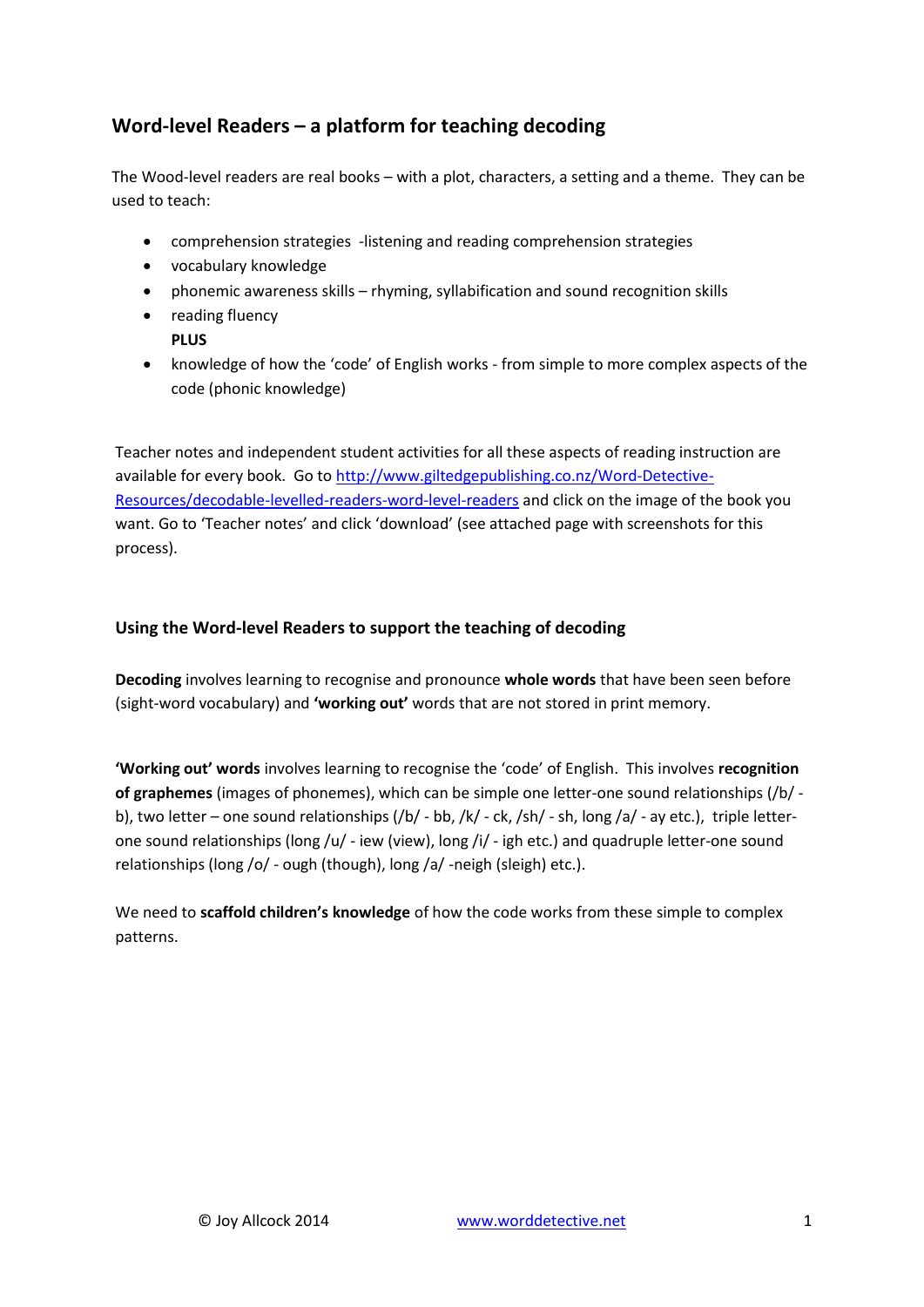# **ALL READERS NEED TO LEARN HOW THE CODE WORKS – even those who learn to read quickly and easily.**

This scaffolded decoding approach makes the process of 'working out' words obvious and much easier for *all* children. Move from one step to the other when you think children are ready – some may move fast between steps and others may need to practise the decoding strategy/skill for longer before moving to the next step.

## **EMERGENT READERS**

## **Step 1**

*Teaching the concept of how words work*

## *Lesson 1*

Read *Tim's Sound Hunt* to teach the concept that words are made up of sounds, the same sound can be in many words, we can put sounds together to make words.

## *Lesson 2*

Read *Meg's Sound Hunt* to teach the concept that words are made up of sounds, the same sound can be in many words, we can put sounds together to make words.

## *Other lessons*

Read any Emergent books teaching children to match one-to-one, recognise high-frequency words, use pictures to build context, retell the story, learn new vocabulary, find punctuation etc. Chose some two and three-sound words from these texts – ask children to guess the word you are saying on that page/from that book using the blending strategy taught on Monday and Tuesday.

" I wonder if you can work out the word I am saying – we read this word in our book today. The word is /a/ /n/ /t/ - what word is that? Well done. You worked that word out by putting the sounds together. That's how we make words"

# **Read Pages 3 and 4 of the Teachers' Guide to Using Word-level Readers**

## **Step 2**

*Teaching that one letter can represent one sound*

*Lesson 1* 

Read *Pet Day*. Use the synopsis on the back of the book and the title and picture to talk about what *Pet Day* might be about. For the first reading, read the words "I'll bring my…" aloud and then show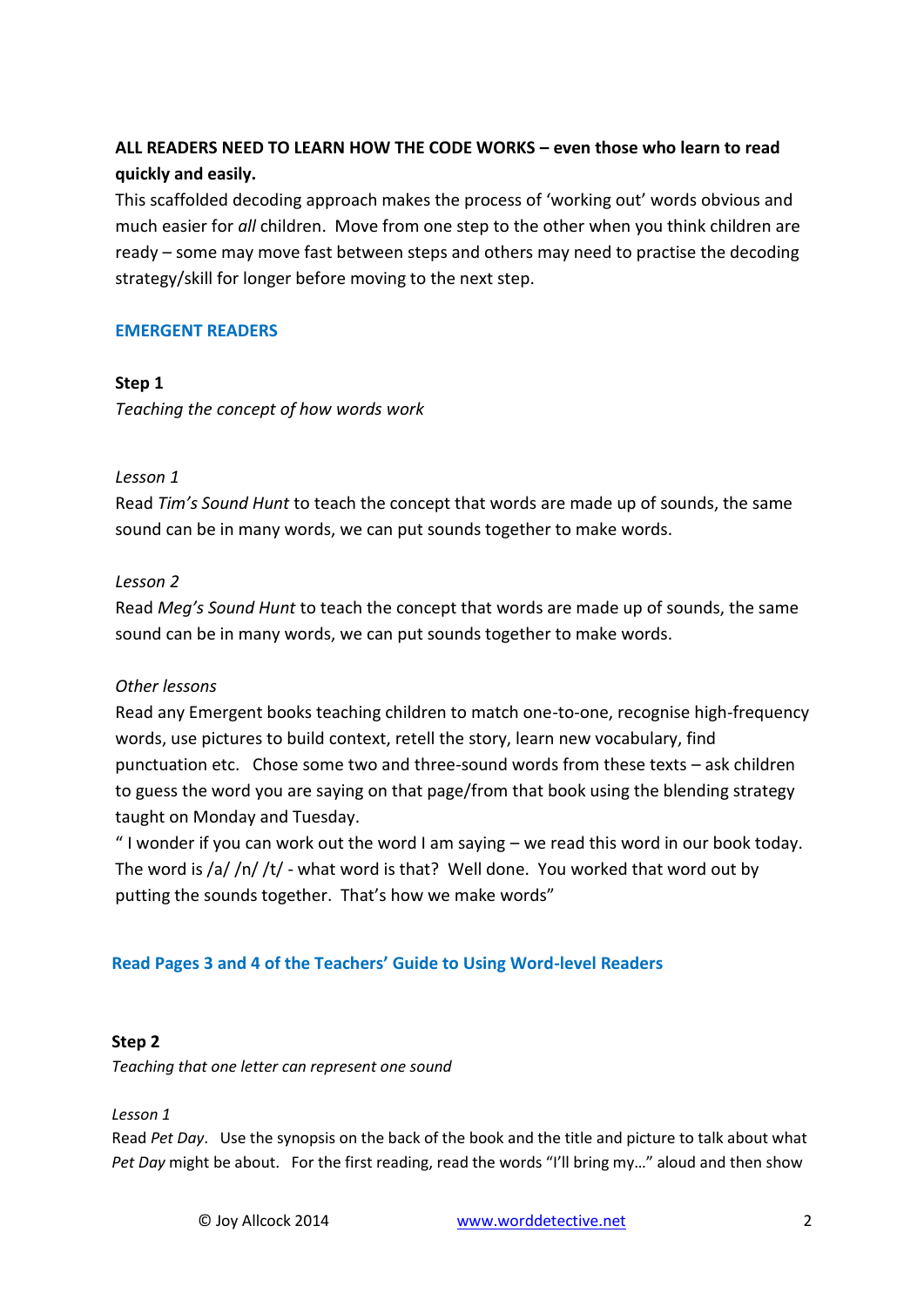children how each letter in the content words represents a sound. "In this word the c sounds like /k/, the a sounds like /a/ the t sounds like /t/ - /c/, /a/, /t/ - what would that word say? Cat – is it a cat? Let's look under the flap and find out. "

Do this for each content word.

**Read Pages 5-8 of the Teachers' Guide to Using Word-level Readers**

#### *Lesson 2*

Reread the book the following day, practising decoding the content words but also focussing on discussing the story and linking it back to the children's own experience, perhaps anticipating what sort of pets they would bring to a pet Day at school.

Use the idea for a story starter during writing.

#### *Lessons 3 & 4*

Read *A Bug in a Jug* in the same way you read *Pet Day*, focusing on decoding the one letter-one sound words. There are several pairs of rhyming words in this book that could be used to generate rhyme as a way of building phonemic awareness skills.

#### *Other lessons*

Read any Emergent books. Choose one or two words from the books children are reading (or more, if children find this easy) that are one letter-one sound words and ask children to decode them using the strategy taught with *Pet Day* and *A Bug in a Jug*. Tell them these are their 'working out' words in this book.

If children read these words fluently go back to the sentence that has one of these words and ask them how they knew this word said….

"Which word says ant? How do we know that? Let's *work it out*. The a sounds like /a/, the n sounds like  $/n/$ , the t sounds like  $/t/ - Ia/ /n/ /t/ - Yes$  it does say ant!

## **Step 3**

*Teaching that two of the same letters can represent one sound*

#### *Lesson 1*

Read *Fun in the Mud.* **Read Pages 9-11 of the Teachers' Guide to Using Word-level Readers** which explains how to introduce double letter digraphs as children meet them in this story.

## *Lesson 2*

Reread *Fun in the Mud* choosing some words to focus on for decoding as you read, or 'working out' words to go back to after reading. These words could be one letter-one sound words (three and four sound words such as dig, mud, jump, slip, slap etc.) and words containing doubled consonants (all, roll).

## *Lesson 3*

Read *Oh What a Mess*! which re-introduces the doubled l plus other doubled letter digraphs (grass,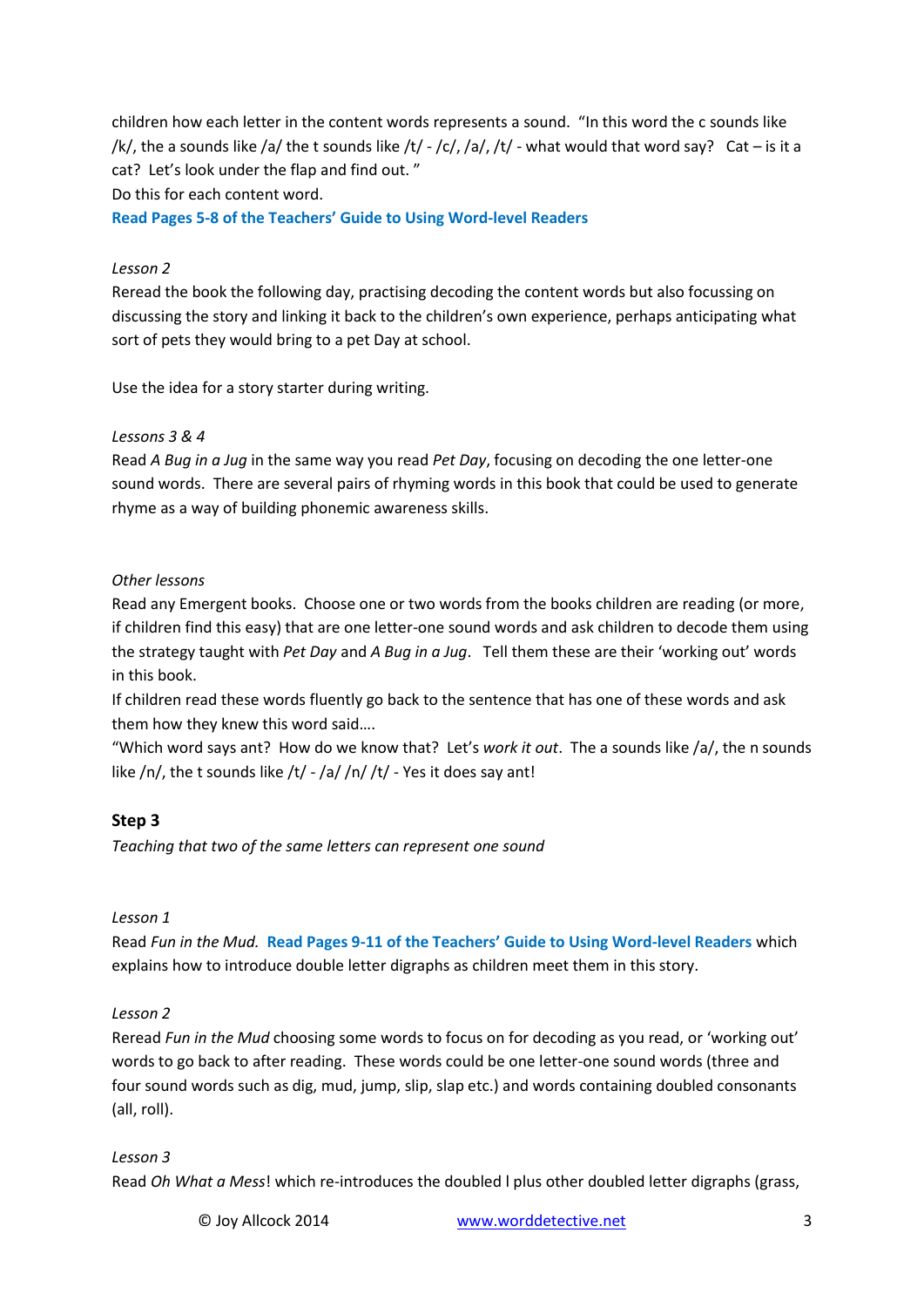glass, dress, egg)*.* Use this book to focus on these doubled letter graphemes.

#### *Other lessons*

## Re-read *Oh What a Mess*!

Choose other readers and look for examples of doubled letter graphemes. Ask children to scan the pages for these patterns and help them to 'work out' these words. You may have to help them decode unknown graphemes if they occur in the same words The word *butter* for example has an er that may not be known. Just say "We can work this word out. What could the b sound like? The u? the two ts? The er on the end sounds like /u/. The word is /b/ /u/ /t/ /u/ - butter!

## **Step 4**

*Teaching that two different letters can represent one sound*

## *Lesson 1*

Read *Camping with Dad.* Introduce the story using the synopsis on the back, the title and picture on the front cover. Read the story aloud to children and they follow with their eyes in their own books. This lesson is to discuss the story, the concept of camping, the vocabulary associated with camping, the idea of holidays etc.

## *Lesson 2*

Reread *Camping with Dad.* Before reading, tell children that they are going to be word detectives and they are going to work out some words that have the /k/ sound in them. Tell them that every time they see blue letters, those blue letters will sound like /k/. Turn to page one and ask children to point out the /k/ words. Decode the /k/ words on each page by sounding them out using one letter-one sound reading strategies (except for the word *whack* - explain that the wh sounds like /w/). This word says /k/ /a/ /m/ /p/ - camp. This word says /r/ /o/ /k/ /s/ - rocks! Then, children re-read the sentence or phrase on each page.

After reading the book ask children to see how many different spelling patterns they found for the /k/ sound in this book – write them on the board.

## *Other lessons*

Choose other readers and ask children to be listening work detectives to listen for words that have the /k/ sound. Ask them to see if they can 'work out' what the /k/ sound looks like in these words. If you find other spelling patterns for /k/ add them to your list. You can also ask them to be 'looking' word detectives to find words that have a c, k or ck pattern. If they find a word that has a c which sounds like /s/ (cents, cycle etc.), help them work out the word by saying, " In this word the c sounds like /s/ - /s/ /e/ /n/ /t/ /s/ - cents! You found out that the letter c has another sound – it can also sound like /s/!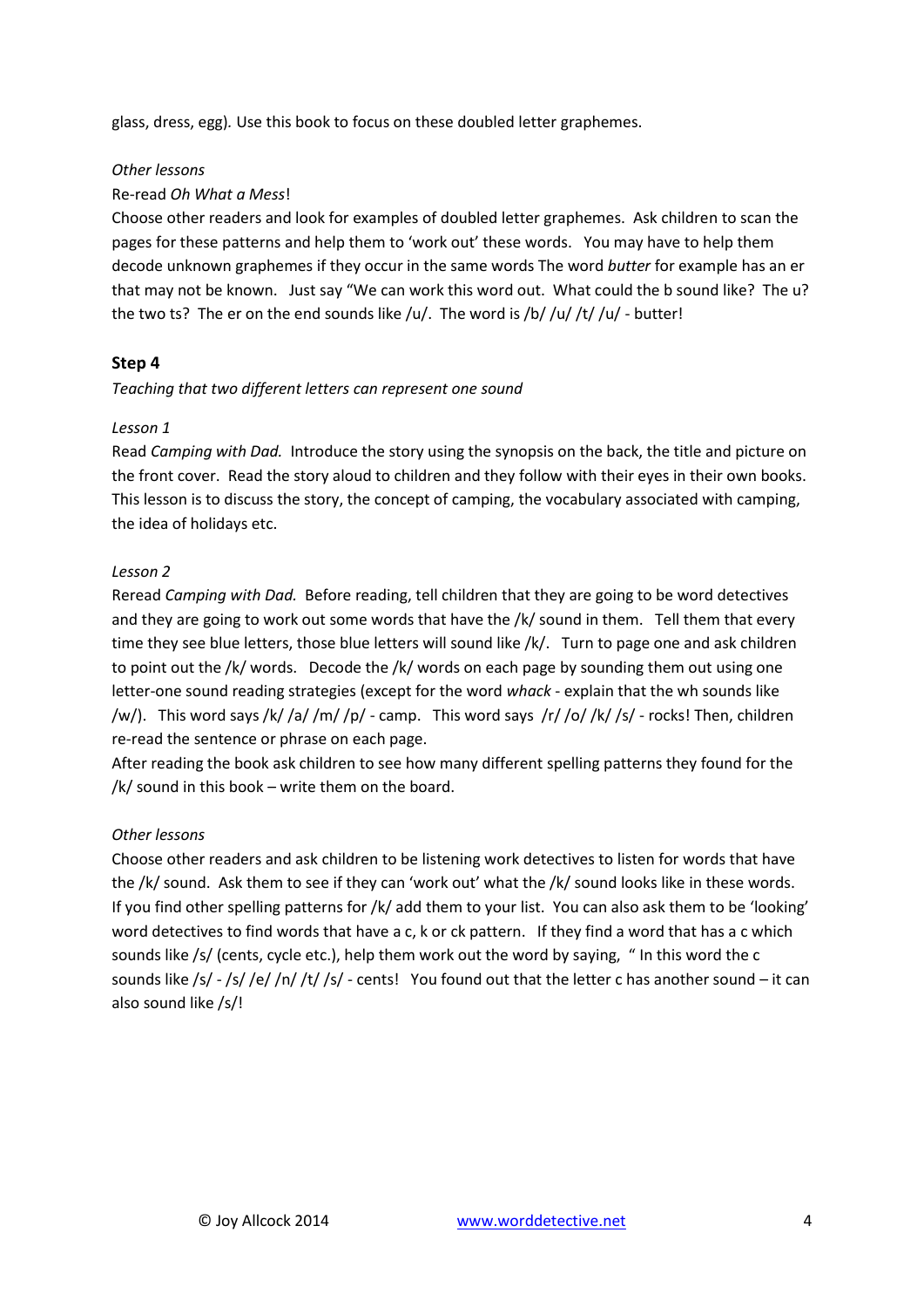## **Step 5**

*Teaching word endings y, le, er, ed, ing,* **Read Pages 12-14 of the Teachers' Guide to Using Word-level Readers**

## *Lesson 1*

Read *Papa Henry.* Introduce the story using the synopsis on the back, the title and picture on the front cover. Read the story aloud to children and they follow with their eyes in their own books. This lesson is to discuss the story, grandparents, families and the vocabulary from the book – what the words scruffy, lazy, messy mean etc.

## *Lesson 2*

*Papa Henry.* Tell children that there are blue patterns in this book and all these blue patterns sound like a long /e/. Ask children to flick through the book to see what letters are blue. They will find words that end with a blue y and words that end with a blue e. Remind them that when they read these words, these letters will sound like /e/. Children read the story, 'working out' content words they don't know using their decoding strategies.

#### **Extension**

When the book is finished, write all the words that end with a blue spelling pattern for the long /e/ on the board (in two lists – y and e words) or onto cards. Children can sort the cards into words that end with e or y. Clap the syllables in each list and ask children how the long e is written when it is in a one-clap word and how it is written when the word has two claps.

#### *Other lessons*

Choose other readers and ask children to be *listening* word detectives to listen for words that end with the long /e/ sound. Ask them to see if they can 'work out' what the long /e/ sound looks like in these words. They may find other spelling patterns. Add new words and spelling patterns to your list or make new cards for these words.

**Note**: Many words end with e but the e will not sound like a long /e/, and words that end with y do not always end in a long /e/ either, so it is better not to ask children to be 'looking' word detectives for words that end in e or y - there is too much variety about how to pronounce e and y patterns. If children find words that end in e or y that is not a long /e/ sound, just say that the letters e and y can have other sounds too.

#### *Lesson 1*

Read *The Little Kitten*. Introduce the story using the synopsis on the back, the title and picture on the front cover. Read the story aloud to children and they follow with their eyes in their own books. This lesson is to discuss the story, the idea of owning pets and vocabulary associated with the story.

#### *Lesson 2*

*The Little Kitten*.Before reading, tell children that they are going to be word detectives and 'work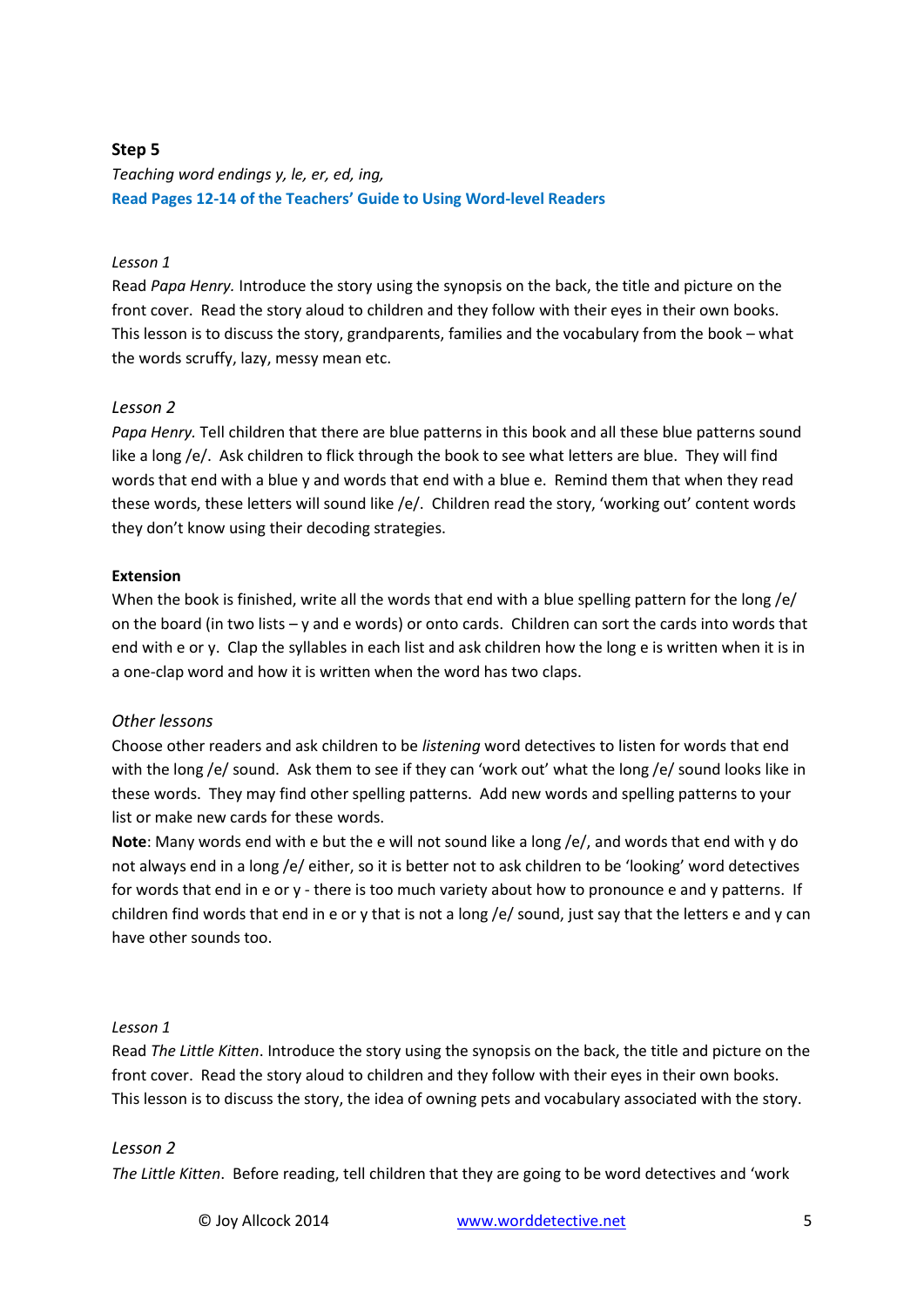out' a lot of the words in this book. First they look at each page and find all the words that have the **le** pattern on the end of the word. As children find the words ask them to 'work out' how to pronounce each one using their decoding strategies (they will all contain one letter-one sound graphemes or doubled letter-one sound graphemes). Write the le words on the board or onto cards. Ask children to clap the syllables in these words and to listen to how the last syllable sounds (little, puddle, cuddle, nibble – the /il/ words, and Nicole is an /ole/ word - in Nicole the e belongs to the long /o/ pattern so the last syllable sounds different.

Children read *The Little Kitten*, 'working out' decodable words, including those that end with le. You may need to tell children the high-frequency words they don't know.

#### *Other lessons*

Choose other readers and ask children to be *looking* word detectives to find words that end with le. Add these words to your list or write them on cards for children to reread independently.

**Repeat this format of introducing the book then focussing on the decoding feature for teaching the er on the end of words (A Breakfast Surprise) and the ed and ing endings (A Bee for Breakfast, My Haircut, Beachball Games). Apply this strategy to other readers – searching for words with these endings.**

**Read Pages 12-14 of the Teachers' Guide to Using Word-level Readers**

#### **EARLY READERS**

#### **Step 6**

*Teaching sounds and their common spelling patterns – sometimes one spelling pattern for one sound and other times more than one spelling pattern for one sound – Level 6-8 Word-level Readers*

**Read Pages 15-20 of the Teachers' Guide to Using Word-level Readers**

**Teach the sounds in the suggested sequence to scaffold the decodability of text from one book to another. Use the books in the order suggested in the inside front cover to ensure only one new part of the code is introduced at a time.**

#### *Lesson 1*

Introduce the book. Read aloud if necessary and discuss the story, vocabulary and context.

## *Lesson 2*

Introduce the sound and tell children what the blue spelling patterns in this book will sound like. Support children to decode the content words in the stories using what they already know about the code.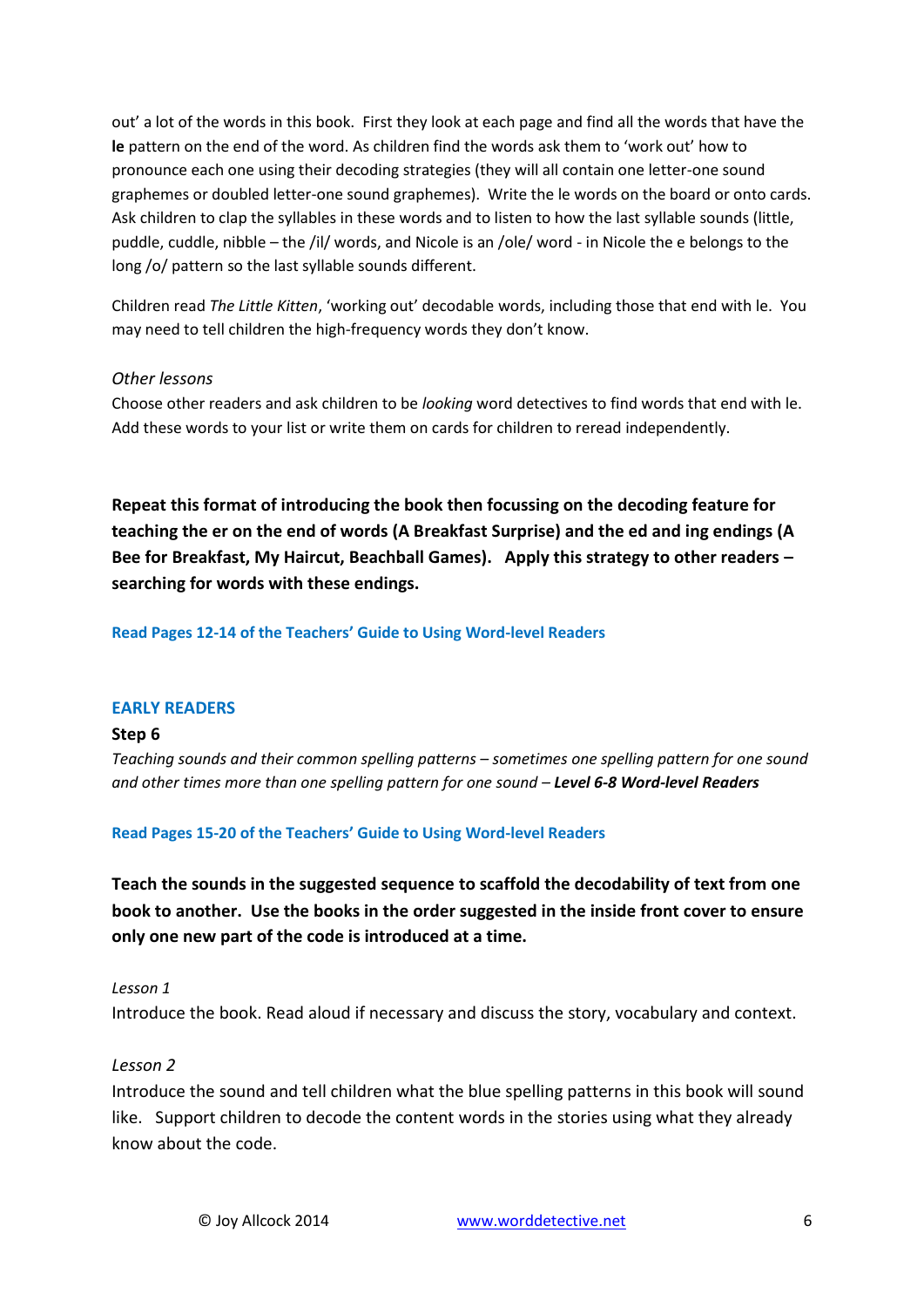**For example**: Here's a word that ends in a y – how did we pronounce the y on the end of a word when we read *Papa Henry*?

Break multisyllabic words into syllables and decode one syllable at a time.

**For example:** complained. The first syllable in this word looks like this (show the com) the c is a /k/, the o is an /o/, the m is a /m/ - /c/ /o/ /m/ - com. The second syllable looks like this (show plained) -  $/p/$ , /l/ - and here is our blue long /a/ sound -  $/p/$ , /l/ /a/ /n/ and our ed sounds like /d/ - plained. com/plained – that word sounds like complained.

## *Other lessons*

Choose other readers and ask children to be *listening* word detectives to listen for words that have the focus sound in them. Look for the spelling patterns for that sound.

**Note: If you read the Word-level readers in sequence the sounds and patterns already taught will be introduced in following books to provide repeated practice using the decoding strategies already taught.**

## **EARLY AND FLUENT READERS**

**Level 9 – 16 books**

*Teaching sounds and all their common spelling patterns.*

#### **Read Pages 21-25 of the Teachers' Guide to Using Word-level Readers**

The sequence for reading these books is not critical. The foundations of the code will have been taught in the first 33 books (levels 1-8). Books after this simply increase in length and the sentence structure becomes progressively more sophisticated. The sound that is the focus of each book will be written in more diverse ways as the length and complexity of the story increases so that children are learning more options for pronouncing sounds as their reading progresses. You can choose a sound to be the focus of your decoding lesson and select the most suitable book for children's reading skills – many sounds are the focus of more than one book with variations in the complexity of the reading skills required. **Please see following overview of books by sound.**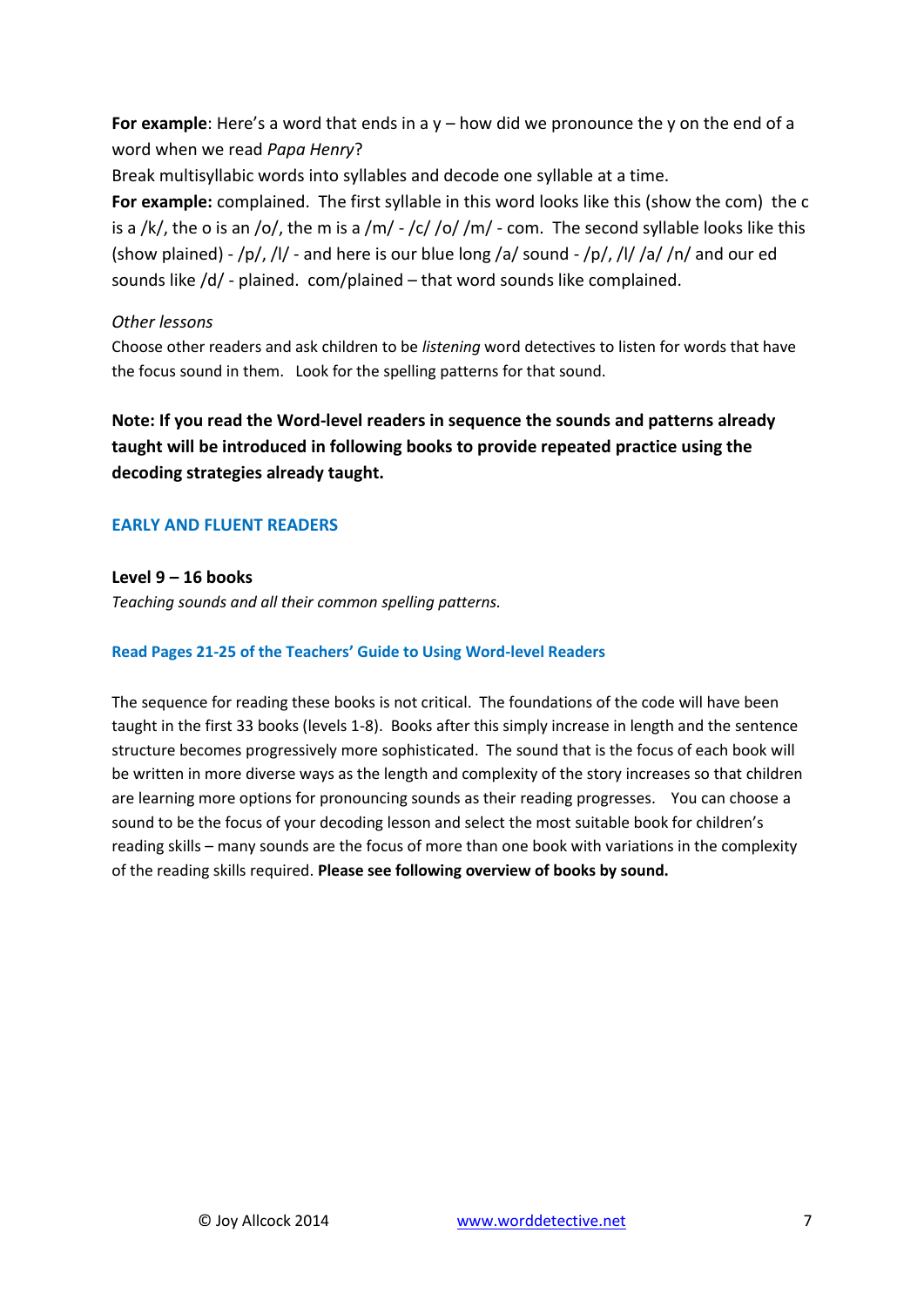# **GILT EDGE WORD-LEVEL READERS: SCOPE AND SEQUENCE BY SOUND TEACHING FOCUS BOOKS Levels 1-8**

*These books teach simple one-sound, one-letter relationships, introduce common digraphs and a limited range of spelling patterns for each sound.*

## **BOOKS Levels 9 - 16**

*These books teach an expanding range of spelling patterns for sounds that are written diversely. If there is more than one book at these levels, it means there is a greater range of spelling patterns for the focus sound, introduced with higher level books.*

| SOUND/FOCUS               | <b>BOOKS</b> Levels 1-8                                                     | <b>BOOKS</b> Levels 9 - 16     |
|---------------------------|-----------------------------------------------------------------------------|--------------------------------|
| for instruction           |                                                                             |                                |
| Short 'a'                 | Any book, in particular books at levels 2-5 (one<br>sound/one letter words) |                                |
| Short 'e'                 | Any book, in particular books at levels 2-5 (one                            | Market Music, level 15         |
|                           | sound/one letter words)                                                     |                                |
|                           | PLUS The Cave Rescue, Level 8                                               |                                |
| Short 'i'                 | Any book, in particular books at levels 2-5 (one                            |                                |
|                           | sound/one letter words)                                                     |                                |
| Short 'o'                 | Any book, in particular books at levels 2-5 (one                            |                                |
|                           | sound/one letter words)                                                     |                                |
|                           | PLUS Walter and the Wasps - teaches the short 'o'                           |                                |
|                           | after a 'w' sound (was, watch), level 6                                     |                                |
| Short 'u'                 | Any book, in particular books at levels 2-5 (one                            |                                |
|                           | sound/one letter words)                                                     |                                |
|                           | PLUS The Bush Walk - teaches three ways of writing                          |                                |
|                           | the short 'u' sound (up, about, come), level 8                              |                                |
| Short 'oo'                | Look in a Book, level 6                                                     |                                |
| 'b', 'd', 'g',            | Any book, in particular books at levels 2-5 (one                            |                                |
| 'm', 'n', 'p',            | sound/one letter words PLUS doubled consonants -                            |                                |
| <u>'t', 'γ'</u>           | better, funny, happy, egg)                                                  |                                |
| $\overline{\mathbf{k'}}$  | Camping with Dad, level 4                                                   | A Lucky Find, level 13         |
| $\mathbf{r}$              | Any book, in particular books at levels 2-5 (one                            | Snap, level 12                 |
|                           | sound/one letter words PLUS doubled consonants)                             |                                |
| $^{\prime}$ h'            | Any book, in particular books at levels 2-5                                 | The Real Miss Hooper, level 11 |
| 'i'                       | Any book, in particular books at levels 2-5                                 | A Visit to Egypt, level 11     |
| 'I' and 'il'              | Any book, in particular books at levels 2-5 (one                            | Kindness, level 12             |
| endings                   | sound/one letter words and doubled consonants),                             |                                |
|                           | The Little Kitten (le endings), level 4                                     |                                |
| 'qu'                      | Queen Mab's Secret, level 7                                                 |                                |
| r'                        | Any book, in particular books at levels 2-5 (one                            | Raspberry Fizz, level 11       |
|                           | sound/one letter words PLUS doubled consonants)                             |                                |
| 's'                       | Any book, in particular books at levels 2-5 (one                            | The Pony Express, level 12     |
|                           | sound/one letter words PLUS doubled consonants)                             |                                |
| $^{\prime}$ v $^{\prime}$ | Any book                                                                    | A Special Event, level 11      |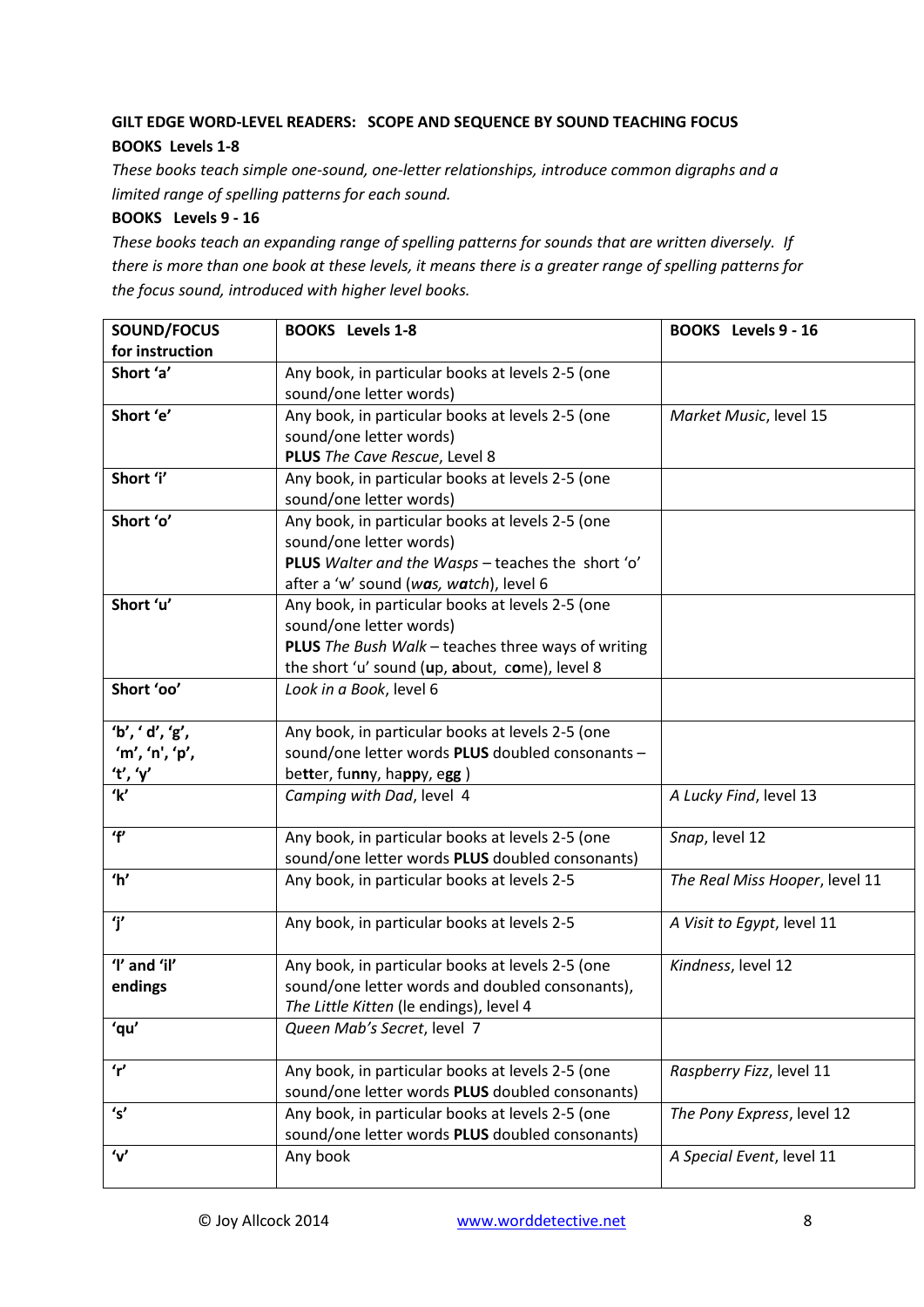| 'w'                                    | Any book                                           | A Holiday Swap, level 12                                                         |
|----------------------------------------|----------------------------------------------------|----------------------------------------------------------------------------------|
| 'x'                                    | A Fox in a Box, level 7                            | The Barnyard Dance, level 13                                                     |
| $\mathbf{z}'$                          | Any book                                           | The Bee that Sneezed, level 13                                                   |
| 'sh'                                   | Mrs Rush Around and Lily's Fish, level 7           | Mum's Birthday Treat, level 10<br>Shona and Shay Save the Ocean,<br>level 15     |
| 'ch'                                   | Dad Makes the Scones, level 7                      |                                                                                  |
| 'th' sounds                            | What Was That?, level 7                            |                                                                                  |
| 'ng'                                   | The Bunk Pirates, level 7                          |                                                                                  |
| ʻzh'                                   |                                                    | Tree Hut Tricks, level 15                                                        |
| 'or'                                   | Rory and The Storm, level 8                        | Cora and the Firestorm, level 14                                                 |
| 'ar'                                   | The Flying Carpet, level 8                         | The Go-Cart Race, level 10                                                       |
| 'er'                                   | My Cat Gertie, level 8                             | Worms, Worms, Worms, level 14                                                    |
| 'air'                                  |                                                    | Plunk, Dunk, level 10                                                            |
| 'ear'                                  |                                                    | Stormy, level 10                                                                 |
| 'ow'                                   | Monty Mouse Goes Outside, level 8                  |                                                                                  |
| 'oy'                                   | Troy's First Day at School, level 8                |                                                                                  |
| Long and short vowel<br>discrimination |                                                    | Five Busy Bees, level 9                                                          |
| Long 'a'                               | Amy the Snail and the Lucky Escape, level 6        | Birthday Skates, level 9<br>Grace's Neighbours, level 16                         |
| Long 'e'                               | Papa Henry, level 5<br>Beans for Dad, level 6      | The Greedy Beast Joins the Feast,<br>level 9<br>Charlie the Sleepy Bee, level 16 |
| Long 'i'                               | Good Night Baby Bear, level 6                      | Mike and the Ice Queen, level 9<br>Lime Green Ice Cream, level 16                |
| Long 'o'                               | We Love Winter, level 6                            | Just Right, level 9<br>A Real Treasure, level 16                                 |
| Long 'u' and<br>long 'oo'              | Ruby the Tooth Fairy, level 6                      | Marooned, level 9<br>Stuart's News, level 16                                     |
| Word endings -                         | My Hair Cut, level 5, A Bee for Breakfast, level 5 |                                                                                  |
| ed and ing                             | Beachball Games, level 5                           |                                                                                  |
| Word endings - er                      | A Breakfast Surprise, level 4                      |                                                                                  |
| Word endings - le                      | The Little Kitten, level 4                         |                                                                                  |
| Word endings -                         | Papa Henry, level 4                                |                                                                                  |